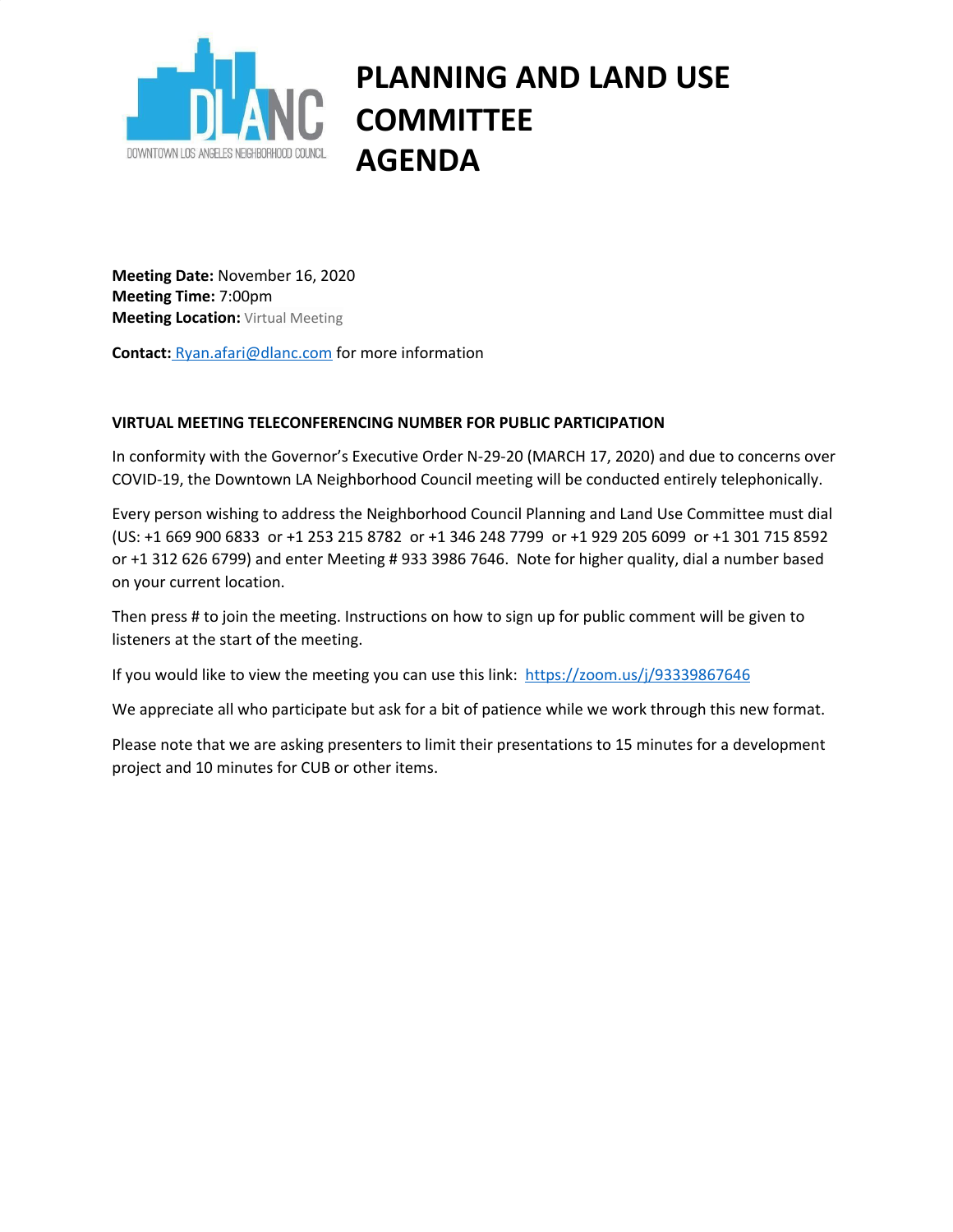## 1) Call to Order / Roll Call

| Ryan Afari - Chair   |  |
|----------------------|--|
| Beverly Christiansen |  |
| Patti Berman         |  |
| Wendell Blasingame   |  |
| Michael Delijani     |  |
| John Swartz          |  |
| Simon Ha             |  |
| Lauren Mishkind      |  |
| Audrey von Ahrens    |  |
| Tanner Blackman      |  |
| Noam Rosenthal       |  |

- 2) Committee Member Introductions
- 3) Declarations of Ex Parte communications
- 4) General Public Comment The public is requested dial \*9, when prompted by the presiding officer, to address the Committee on any agenda item before the Committee takes an action on an item. Comments from the public on agenda items will be heard only when the respective item is being considered. Comments from the public on other matters not appearing on the agenda that are within the Committee's jurisdiction will be heard during the General Public Comment period. Please note that under the Brown Act, the Committee is prevented from acting on a matter that you bring to its attention during the General Public Comment period; however, the issue raised by a member of the public may become the subject of a future Committee meeting. Public comments are limited to two minutes per speaker with a total time of ten minutes. (The chair, depending on number of speakers and time considerations, may change these parameters.)
- 5) Committee Member Comments Committee members are asked to keep their comments brief and relevant to the topic or project being discussed. Committee member comments will be limited to two minutes and all committee members will be given the opportunity to make a comment before additional comments are provided by committee members.
- 6) New Business: DTLA 2040 and RECODELA Discussion
	- a) Community Benefits Program and Incentives for affordable housing
	- b) Discussion regarding set aside of certain community areas for exclusively 100% affordable projects
	- c) Requirements for minimum average unit sizes in certain districts
	- d) Requirements that all housing in certain areas be live/work only